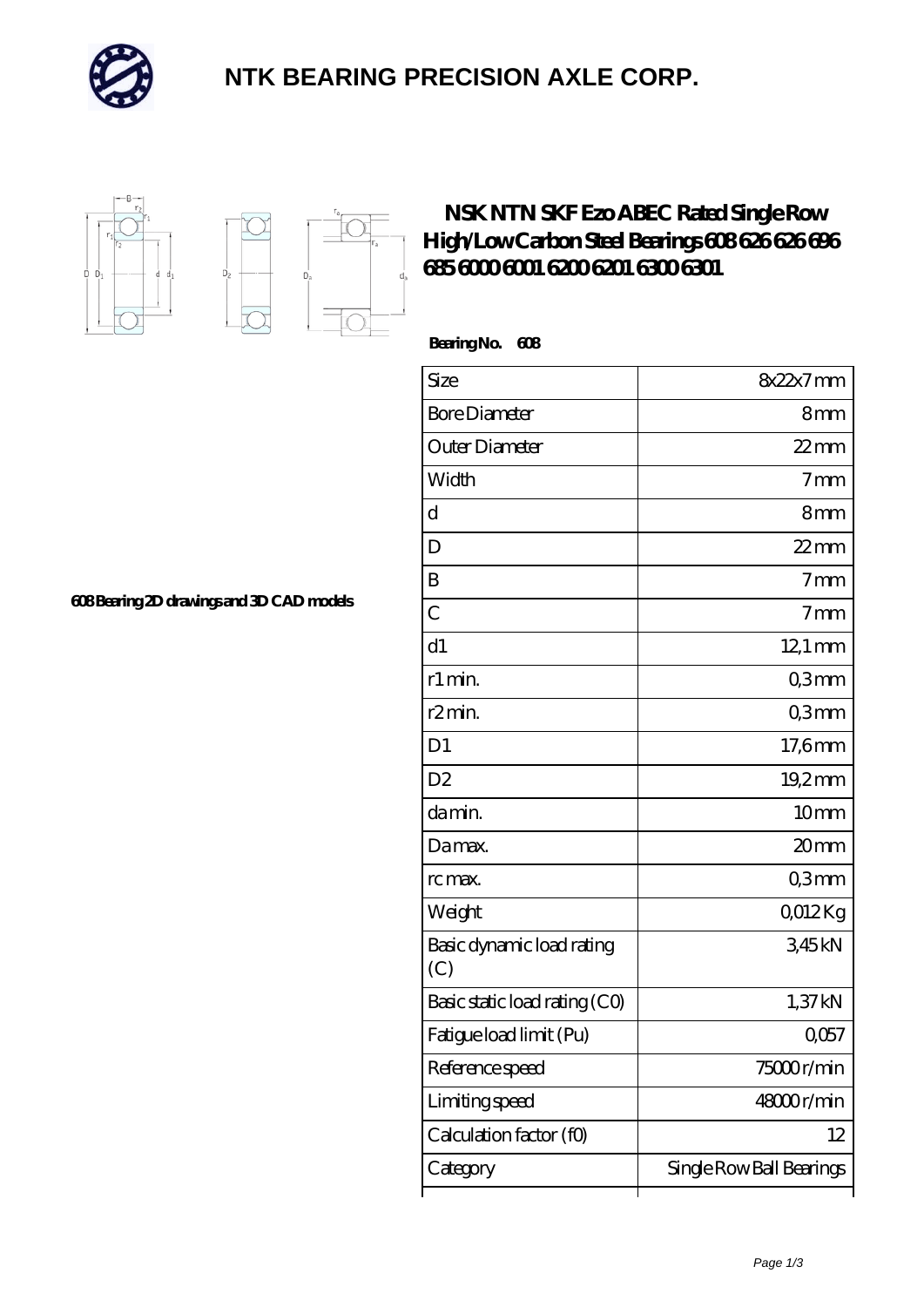

## **[NTK BEARING PRECISION AXLE CORP.](https://m.simonshaus.com)**

| Inventory                          | 0 <sup>0</sup>                                                                                                                                                                     |
|------------------------------------|------------------------------------------------------------------------------------------------------------------------------------------------------------------------------------|
| Manufacturer Name                  | <b>SKF</b>                                                                                                                                                                         |
| Minimum Buy Quantity               | N/A                                                                                                                                                                                |
| Weight / Kilogram                  | 0014                                                                                                                                                                               |
| Product Group                      | <b>BOO308</b>                                                                                                                                                                      |
| Enclosure                          | Open                                                                                                                                                                               |
| Precision Class                    | ABEC 1   ISO PO                                                                                                                                                                    |
| Maximum Capacity / Filling<br>Slot | No                                                                                                                                                                                 |
| Rolling Element                    | <b>Ball Bearing</b>                                                                                                                                                                |
| Snap Ring                          | No                                                                                                                                                                                 |
| Internal Special Features          | No                                                                                                                                                                                 |
| Cage Material                      | Steel                                                                                                                                                                              |
| Internal Clearance                 | CO-Medium                                                                                                                                                                          |
| Inch - Metric                      | Metric                                                                                                                                                                             |
| Long Description                   | <b>8MM Bore: 22MM Outside</b><br>Diameter; 7MM Outer Race<br>Diameter; Open; Ball<br>Bearing, ABEC 1   ISO PO<br>No Filling Slot; No Snap<br>Ring, No Internal Special<br>Features |
| Category                           | Single Row Ball Bearing                                                                                                                                                            |
| <b>UNSPSC</b>                      | 31171504                                                                                                                                                                           |
| Harmonized Tariff Code             | 8482105068                                                                                                                                                                         |
| Noun                               | Bearing                                                                                                                                                                            |
| Keyword String                     | Ball                                                                                                                                                                               |
| Manufacturer URL                   | http://www.skf.com                                                                                                                                                                 |
| Manufacturer Item Number           | 608                                                                                                                                                                                |
| Weight / LBS                       | $00\Omega$                                                                                                                                                                         |
| Bore                               | 0.315 Inch   8 Millimeter                                                                                                                                                          |
| Outer Race Width                   | 0.276Inch   7 Millimeter                                                                                                                                                           |
| Outside Diameter                   | 0.866Inch   22 Millimeter                                                                                                                                                          |
| bore diameter:                     | 8mm                                                                                                                                                                                |
|                                    |                                                                                                                                                                                    |